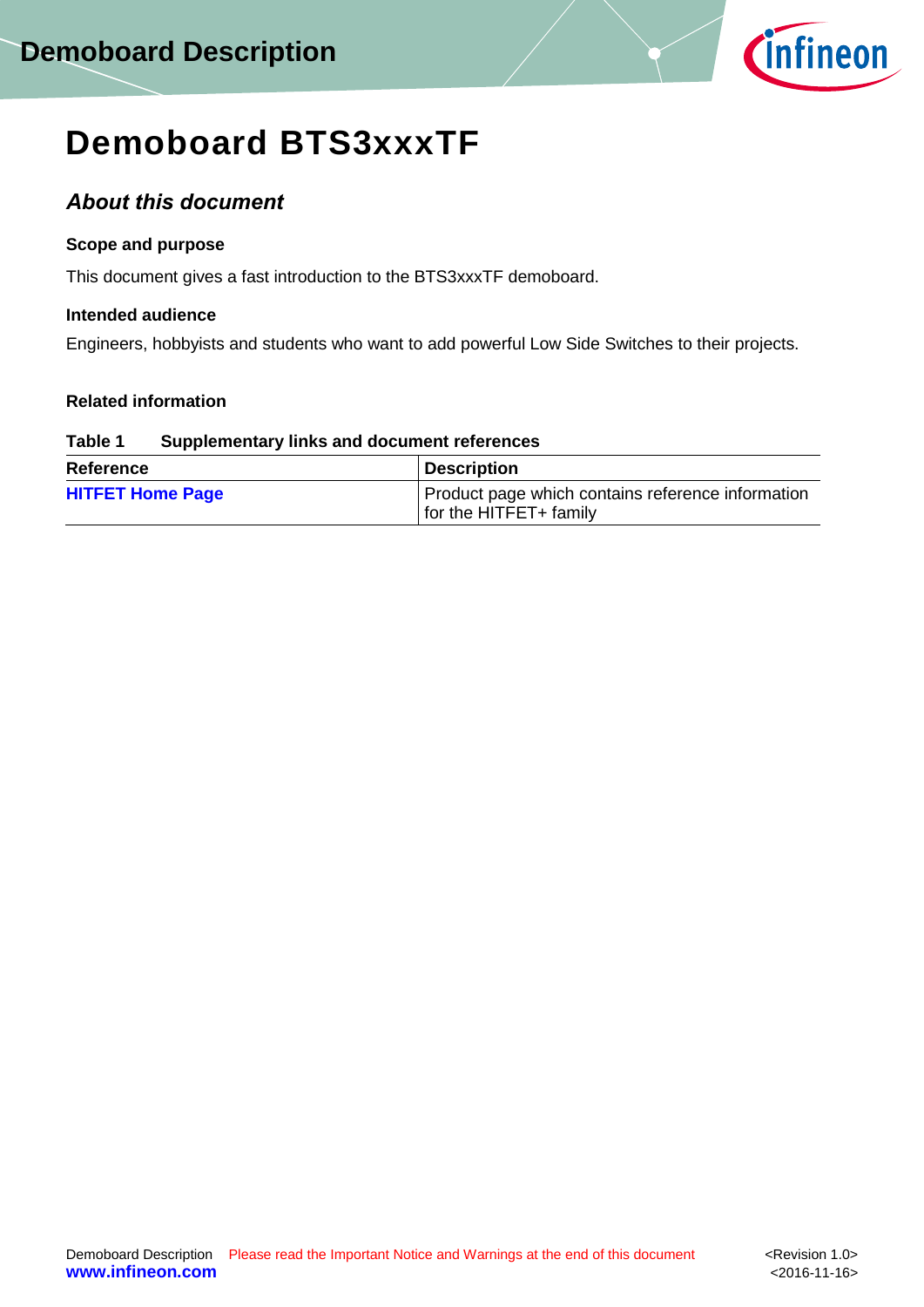

**Demoboard BTS3xxxTF**

# **1 Demoboard BTS3xxxTF**

Note: The following information is given as a hint for the implementation of the device only and shall not be regarded as a descriptoion or warranty of a certain functionality, condition or quality of the device.

# **Basic Features of this Demoboard**

- RoHS compliant
- Driving one 12V resistive, capacitive or inductive load
- Additional equipment needed: 1x 12V power supply, 1x 5V signal generator

### **Description of how to use the Demoboard**

This description is intended to give a fast introduction to the BTS3xxxTF demoboard. The demoboard gives the user a quick start for lab evaluation of the BTS3xxxTF. Stand-alone operation is possible.

The BTS3xxxTF demoboard (PCB size: 50 x 60 mm²) has 2 layers (70µm copper). It is equipped with one sample of BTS3035TF, BTS3050TF, BTS3080TF, or BTS3125TF. *[Figure 1](#page-1-0)* gives an overview of the demoboard. *[Table 2](#page-2-0)* provides a description of major parts of the demoboard. The schematic and an example for external connection are given in *[Figure 2](#page-2-1)*.

<span id="page-1-0"></span>

**Figure 1** *Board Overview*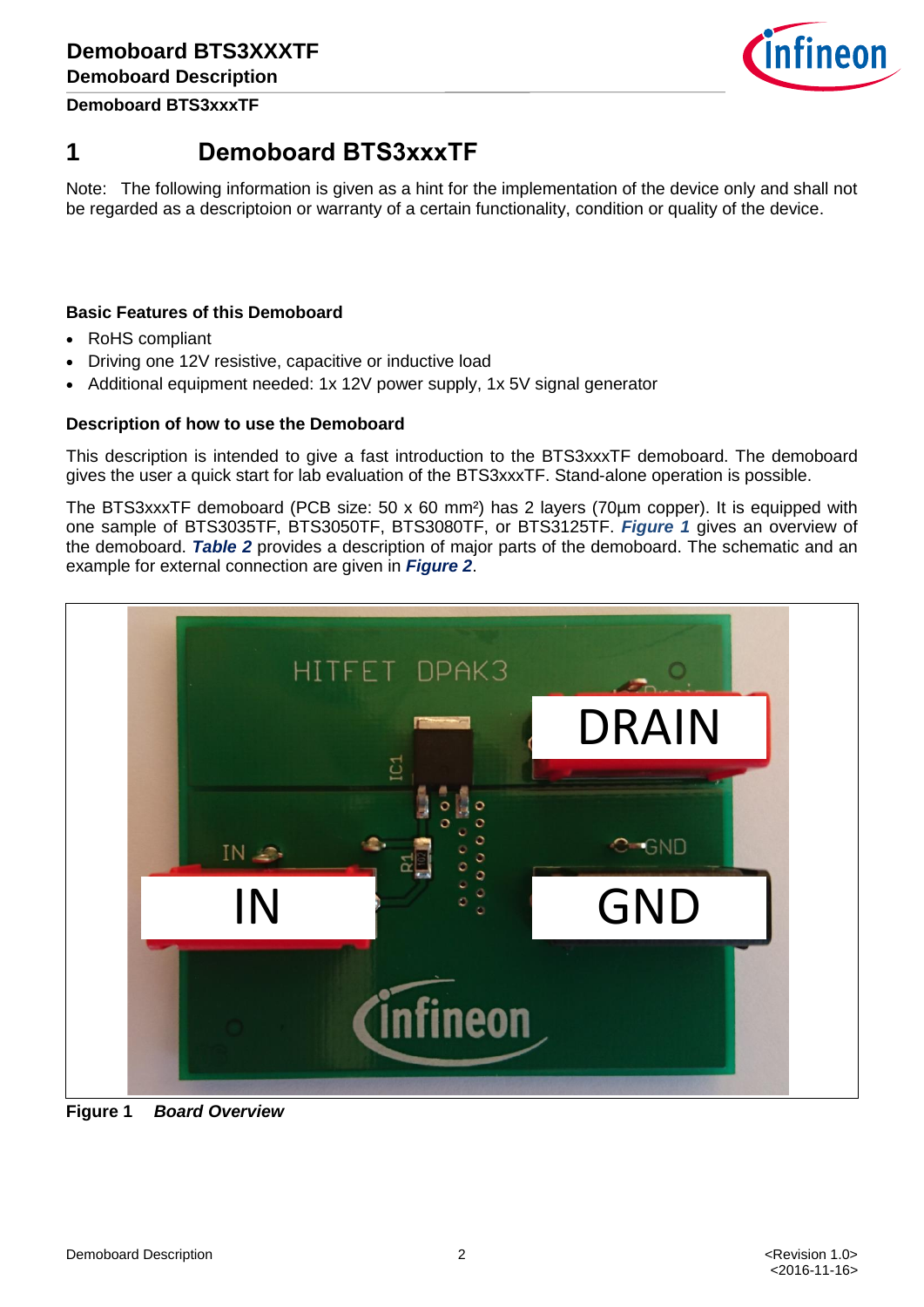# **Demoboard BTS3XXXTF Demoboard Description**

# **Demoboard BTS3xxxTF**



<span id="page-2-0"></span>

| Table 2      | <b>Part Description</b>                                                                                                                                 |  |
|--------------|---------------------------------------------------------------------------------------------------------------------------------------------------------|--|
| <b>Name</b>  | <b>Description</b>                                                                                                                                      |  |
| IN           | Input signal; TTL logic level (5V recommended)                                                                                                          |  |
| <b>DRAIN</b> | Output/Load; refers to the OUT pin of the device. Load to battery supply line. For inductive<br>loads check energy capabilities in the device datasheet |  |
| <b>GND</b>   | Ground; connect all grounds to this pin                                                                                                                 |  |



<span id="page-2-1"></span>**Figure 2** *Demoboard Setup*

Note: Figure 2 shows the demoboard schematics and a very simplified application example. The function in real applications must be verified to not exceed the limits of the device nor the demoboard and its components.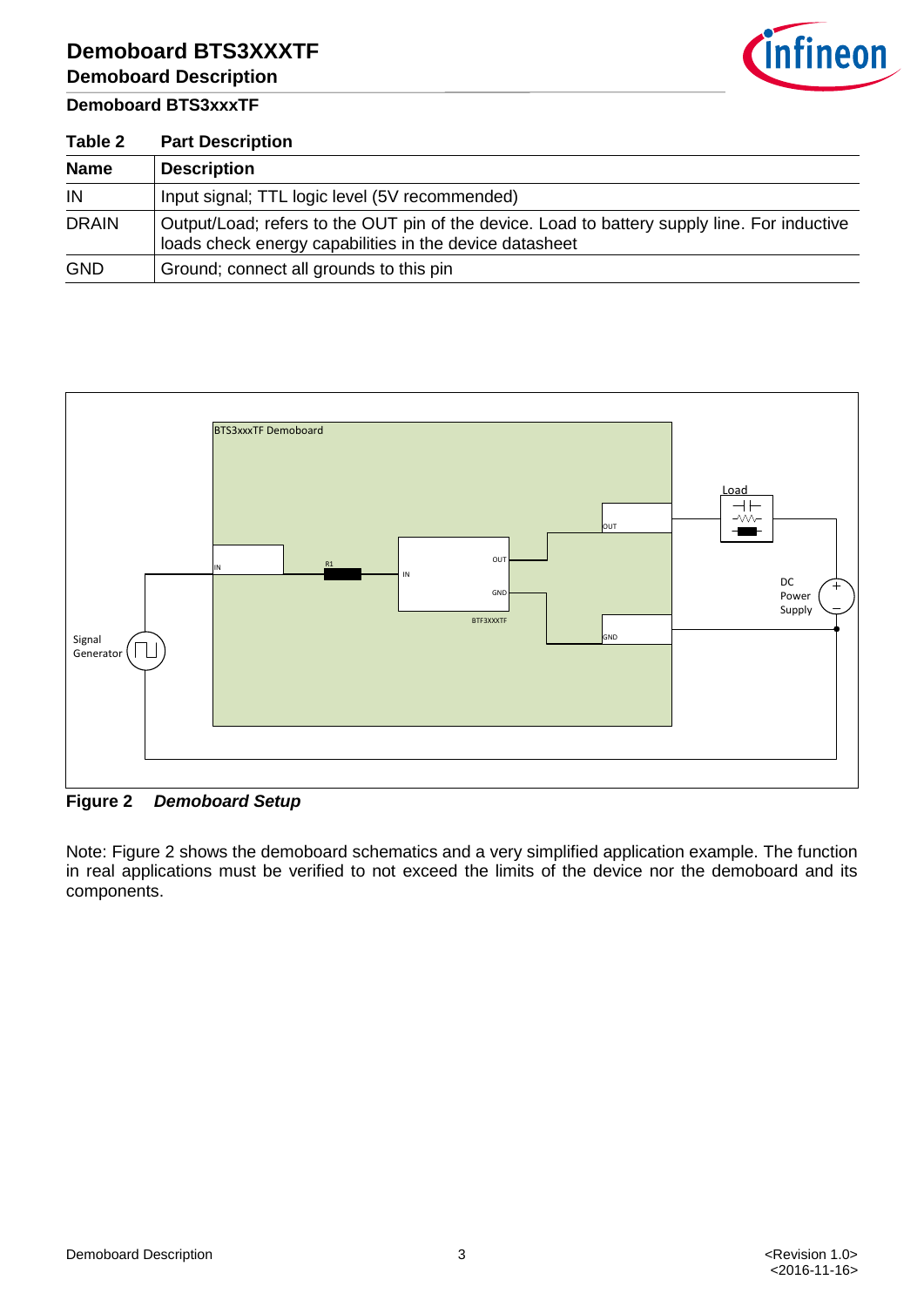

# **Demoboard BTS3xxxTF**

# *Attention: Revision History*

# **Major changes since the last revision**

|      | Page or Reference Description of change |  |
|------|-----------------------------------------|--|
| V1.0 | Release of Demoboard Description        |  |
|      |                                         |  |
|      |                                         |  |